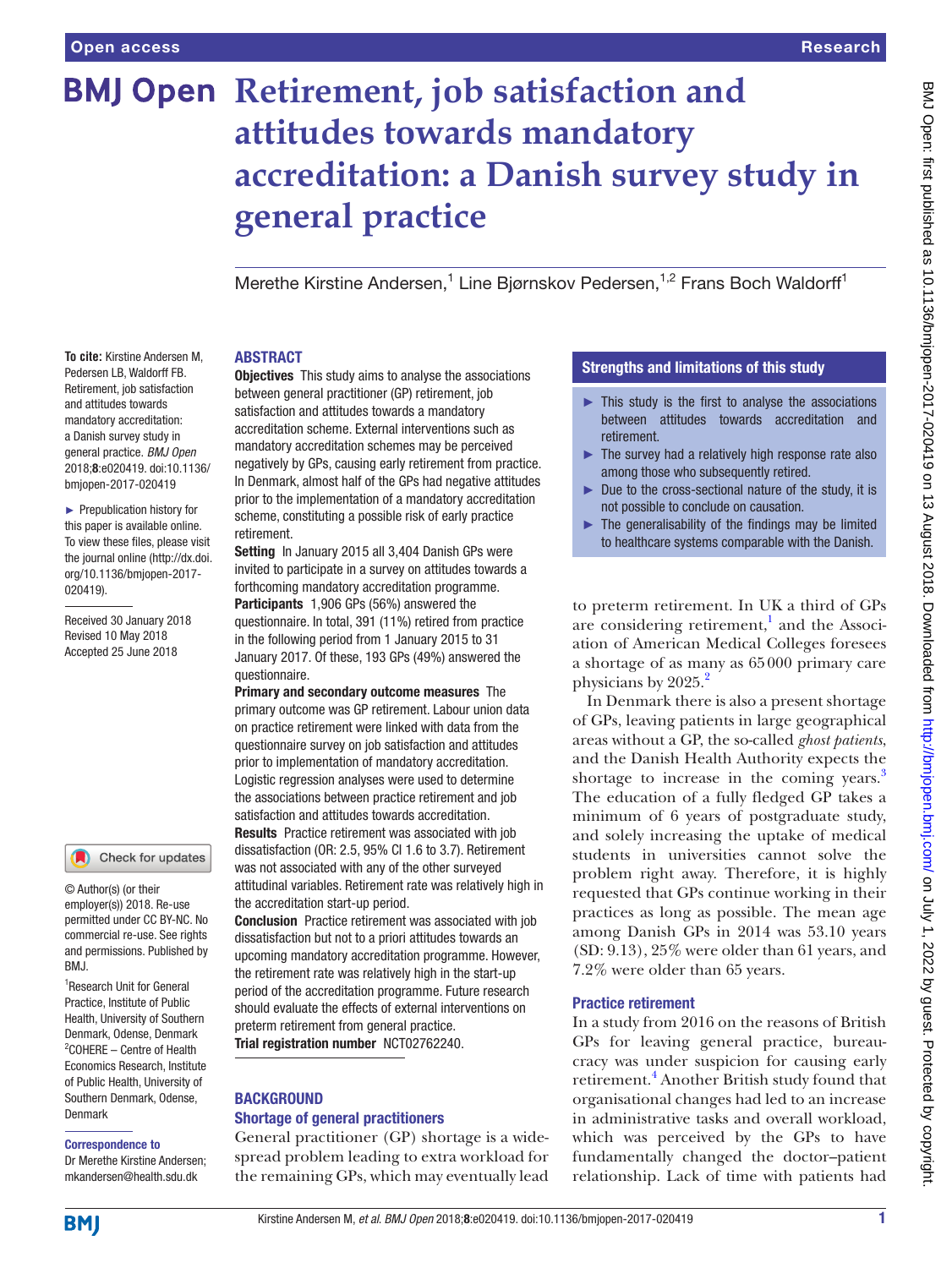compromised the ability to practise more patient-centred care, and with it GPs' sense of professional autonomy and values, resulting in diminished job satisfaction.<sup>[5](#page-5-4)</sup> Other explanations for cease of practice are increased working hours, burnout, job dissatisfaction, psychological distress and poor health.<sup>[6](#page-5-5)</sup>

Danish GPs are allowed to sell their provider number and their office facilities whenever they wish, however encompassed by a number of rules determined by the Organisation of General Practitioners in Denmark (PLO). GPs are self-employed, so this transaction takes place without interference from public authorities.<sup>[7](#page-5-6)</sup>

### Accreditation in general practice

In 2016 a mandatory accreditation programme was rolled out as a stepwise process over 3years in all general practices in Denmark. The mandatory nature of the Danish programme is rather exceptional as accreditation in the primary sector is generally non-government-funded and voluntary.<sup>8</sup>

The programme is embedded in the collective agreement between the PLO and their employer, Danish Regions, and is managed by the Danish Institute for Quality and Accreditation in Healthcare (IKAS) and in accordance with the national Danish Healthcare Quality Programme (DHQP).<sup>[9](#page-5-8)</sup> The DHQP comprises 16 standards for general practice, representing four themes: quality and patient safety, critical patient management, good continuity of care, and management and organisation of the clinic. GPs were notified about the accreditation year for their practice (which includes a surveyor visit) already in January 2015 to give them due time to work with the accreditation standards before the surveyor visit. GPs planning retirement within 5years after the assigned accreditation date can apply for exemption from accreditation. A qualitative study on accreditation implementation strategies has pointed out as requisite that healthcare organisations should be capable of embracing accreditation if the implementation should succeed.<sup>1</sup> The perceived comprehensiveness and the mandatory nature of the intervention may, however, challenge the implementation in Danish general practice.

## GPs' attitudes prior to the roll-out of a mandatory accreditation scheme

A study on the attitudes of Danish GPs towards the forthcoming accreditation programme found that a total of 861 GPs (45%) had negative attitudes towards the programme, whereas 23% had positive attitudes. Older GPs, male GPs and GPs working in single-handed practices were more likely to be negative towards accreditation. As for regional differences, 54% of the respondents in the Region of Northern Denmark had negative attitudes compared with  $43\% - 46\%$  in the other regions.<sup>11</sup> Answers to open-ended questions (not published) revealed critical comments from GPs considering early retirement due to the perceived comprehensiveness of the accreditation programme.

In this study we aim to analyse the associations between job satisfaction, a priori attitudes towards the mandatory accreditation scheme and practice retirement.

## **METHODS**

## **Setting**

The Danish healthcare system is tax-financed and most GP and hospital services are free of charge. General practice is characterised by five key components: (1) a list system associating citizens with a GP (GPs can close for uptake when they have 1600 persons on the list but are allowed to enrol up to 2550 persons); (2) the GP acts as a gatekeeper and first-line provider in the sense that a referral from a GP is required for most office-based specialists and always for inpatient and outpatient hospital treatment; (3) an after-hours system staffed by GPs on a rotation basis; (4) a mixed capitation and fee-for-service system; and (5) GPs are self-employed, working within an agreement with the public funder.

## Data collection

We used data from a questionnaire study emailed to all 3403 Danish GPs affiliated with the PLO in January 2015.<sup>12</sup> The questionnaire study served as a baseline study regarding attitudes towards accreditation and job satisfaction, and was therefore carried out 1year prior to accreditation start-up to avoid contamination in answers based on the timing of accreditation (the surveyor visit) in the individual practices.

Data on retirement from general practice in the period from January 2015 to January 2017, as well as data on gender, age and geographical localisation by region, were obtained from the PLO [\(table](#page-2-0) 1). We used retirement data from this period, as we expected retirement rates due to accreditation to be highest in the period immediately after the notification.

### Patient involvement

Patients/service users/carers/lay people were not involved in the design of this study, and the development of outcome measures was not informed by patients' priorities, experience and preferences. Patients/carers/ lay people were also not involved in the recruitment to and conduct of the study. The results will be disseminated through scientific and trade journals, as well as other professional organisations. Patients/carers/lay people were not acknowledged in the contributorship statement/acknowledgements since they are not contributors.

## Survey design

Healthcare researchers within the Research Units of General Practice in Odense, Aarhus and Copenhagen developed the questionnaire.<sup>12</sup> A total of 13 items were included, representing the following themes: (1) attitudes towards various aspects of accreditation, (2) present organisation of specific tasks in the practice, (3) job satisfaction and (4) general practice organisation. A text field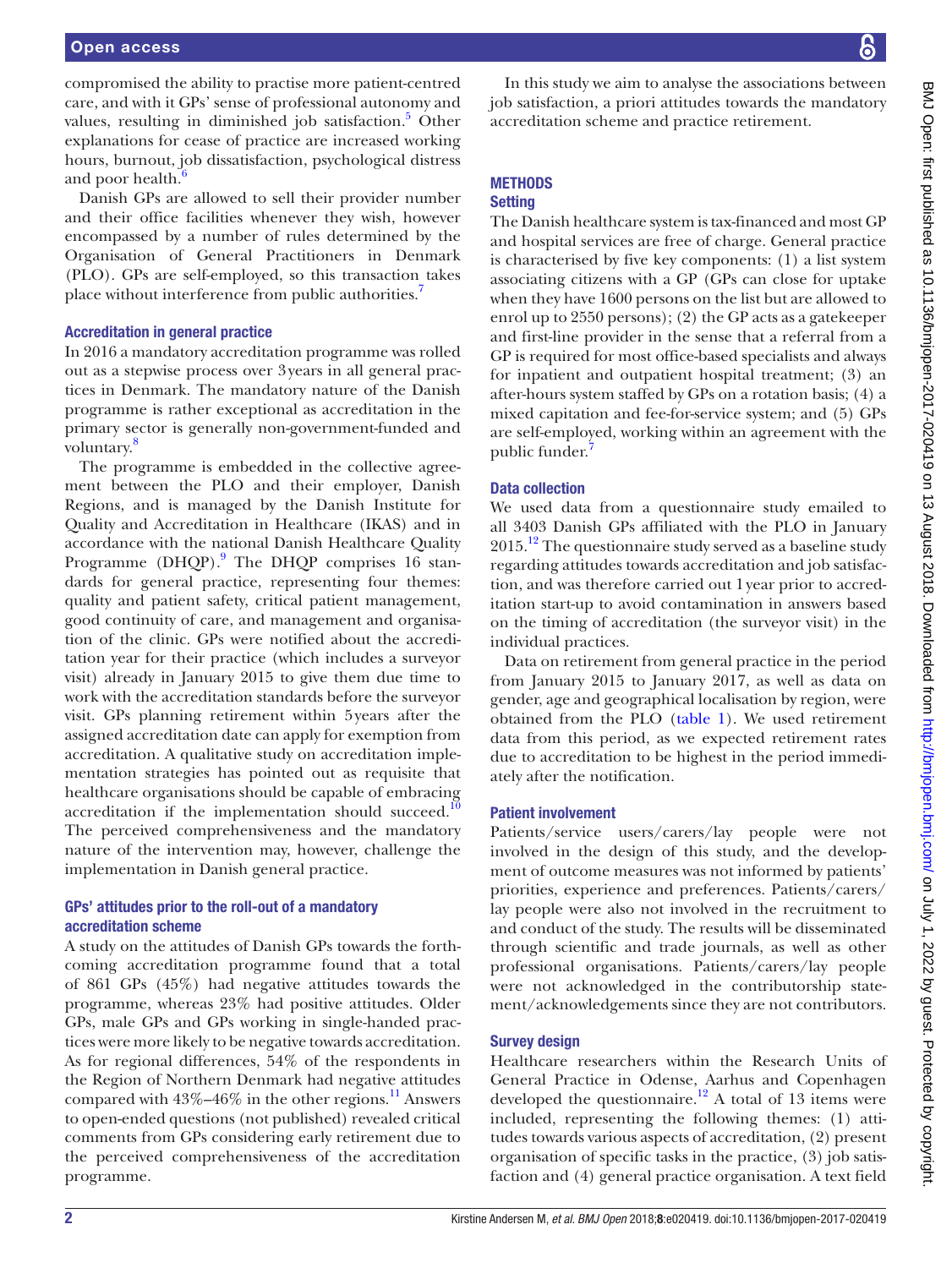<span id="page-2-0"></span>

| (GPs) and the remaining GPs      |                    |                      |          |  |  |  |  |  |
|----------------------------------|--------------------|----------------------|----------|--|--|--|--|--|
|                                  | <b>Retired GPs</b> | <b>Remaining GPs</b> |          |  |  |  |  |  |
|                                  | $(n=391)$          | $(n=3012)$           |          |  |  |  |  |  |
| <b>Characteristics</b>           | n (%)              | n (%)                | P values |  |  |  |  |  |
| Age                              |                    |                      | < 0.001  |  |  |  |  |  |
| Below 45                         | 25(6.4)            | 880 (29.2)           |          |  |  |  |  |  |
| $46 - 55$                        | 39 (10.0)          | 949 (31.5)           |          |  |  |  |  |  |
| 56-65                            | 221 (56.5)         | 1045 (34.7)          |          |  |  |  |  |  |
| 66 and above                     | 106(27.1)          | 138(4.6)             |          |  |  |  |  |  |
| Mean (SD) (range)                | $61.4(7.1)(38-77)$ | 52.0 (8.8) (33-84)   | < 0.001  |  |  |  |  |  |
| Gender                           |                    |                      | < 0.001  |  |  |  |  |  |
| Female                           | 150 (38.4)         | 1494 (49.6)          |          |  |  |  |  |  |
| Male                             | 241 (61.6)         | 1518 (50.4)          |          |  |  |  |  |  |
| Practice type                    |                    |                      | < 0.001  |  |  |  |  |  |
| Shared                           | 211 (54.0)         | 2111 (70.1)          |          |  |  |  |  |  |
| Solo practice                    | 180 (46.0)         | 901 (29.9)           |          |  |  |  |  |  |
| Region                           |                    |                      | 0.058    |  |  |  |  |  |
| Capital Region of<br>Denmark     | 137 (35.0)         | 887 (29.5)           |          |  |  |  |  |  |
| <b>Central Denmark</b><br>Region | 88 (22.5)          | 711 (23.6)           |          |  |  |  |  |  |
| Region of North<br>Denmark       | 43 (11.0)          | 272(9.0)             |          |  |  |  |  |  |
| <b>Region Zealand</b>            | 45 (11.5)          | 430 (14.3)           |          |  |  |  |  |  |
| Region of Southern<br>Denmark    | 78 (20.0)          | 712 (23.6)           |          |  |  |  |  |  |
| Response to<br>questionnaire     |                    |                      | 0.005    |  |  |  |  |  |
| Responders                       | 193 (49.4)         | 1713 (56.9)          |          |  |  |  |  |  |
| Non-responders                   | 198 (50.6)         | 1299 (43.1)          |          |  |  |  |  |  |

Characteristics of retired general practitioners

(with unlimited space) for comments was inserted after all items. In the present study we used 5 out of 13 items in our analyses. The wording and response categories are displayed below:

- 1. How satisfied are you all in all with your job as a GP? Response categories: very satisfied, satisfied, dissatisfied, very dissatisfied, do not know.
- 2. How will you describe your attitude towards accreditation in general practice? Response categories: very positive, positive, neutral, negative, very negative, do not know.
- 3. Accreditation is a tool for quality improvement in general practice. Response categories: much agree, agree, neutral, disagree, much disagree, do not know.
- 4. Accreditation is a tool for external control of general practice. Response categories: much agree, agree, neutral, disagree, much disagree, do not know.
- 5. How do you think the process forward towards accreditation will affect your job satisfaction as a GP? Response categories: very positively, positively, neutrally, negatively, very negatively, do not know.

A pilot test focusing on content validity, relevance, acceptability and feasibility was conducted among nine GPs from four of the five regions in Denmark. Only minor

changes were made hereafter. Additionally, the question surveying job satisfaction was further tested in a recent survey on GPs' job satisfaction in relation to task delegation.<sup>13</sup> Data on responders versus non-responders to the questionnaire are shown elsewhere.<sup>[11](#page-5-10)</sup>

## Statistical analysis

Using univariate analyses, we compared gender, age, region and practice type between retired GPs and non-retired GPs by means of  $\chi^2$  tests. Response rates between the two groups were also compared by means of  $\chi^2$  test.

We estimated a Kaplan-Meier survival curve to explore the retirement pattern in the period from the distribution of the questionnaire in January 2015 to January 2017 and calculated survival rates at two different points in time (January 2016 and January 2017).

In five binary logistic regression analyses, we used practice retirement as our dependent variable, and one measure of general job satisfaction and four different measures of attitudes and expectations towards accreditation as our explanatory variables. These are described in the Survey design section. The attitudinal variables were dichotomised. The five analyses were subsequently adjusted for age, gender, practice type and region. Collinearity was tested using the Collin command on Stata V.15. We used robust SEs clustered on practice level to allow for intragroup correlation in the general practices.

Data were analysed on Stata V.15 statistical software.

# **RESULTS**

Out of 3,403 survey invitations sent, a total of 1,906 respondents (56%) completed the questionnaire. In the period from January 2015 to January 2017, a total of 391 GPs retired from practice, of whom 193 (49%) had completed the questionnaire.

The retired GPs differed significantly from the remaining GPs with regard to age, gender, practice type and response rate [\(table](#page-2-0) 1). Sixteen per cent (16.4%) of the retired GPs were below the age of 55.

[Figure](#page-3-0) 1 shows that there has been a linear retirement rate in Danish general practice in most of the period from 1 January 2015 to 1 January 2017. However, an increased retirement rate was observed around January 2016, when the accreditation programme was initiated. Survival analyses show that the increased retirement rate in January 2016 was 0.08 (95% CI 0.06 to 0.1), whereas the retirement rate in January 2017 was 0.04 (95% CI 0.03 to 0.05).

[Table](#page-3-1) 2 shows that almost half (45.2%) of the GPs had a negative attitude towards accreditation, and that a majority (81.7%) perceived accreditation as a tool for external control, while only 41.2% perceived accreditation as a tool for quality improvement. Practice retirement was associated with job dissatisfaction (adjusted OR: 2.5, 95% CI 1.6 to 3.7). However, 82% reported being satisfied with their job. Retirement was not statistically significantly associated with any of the surveyed attitude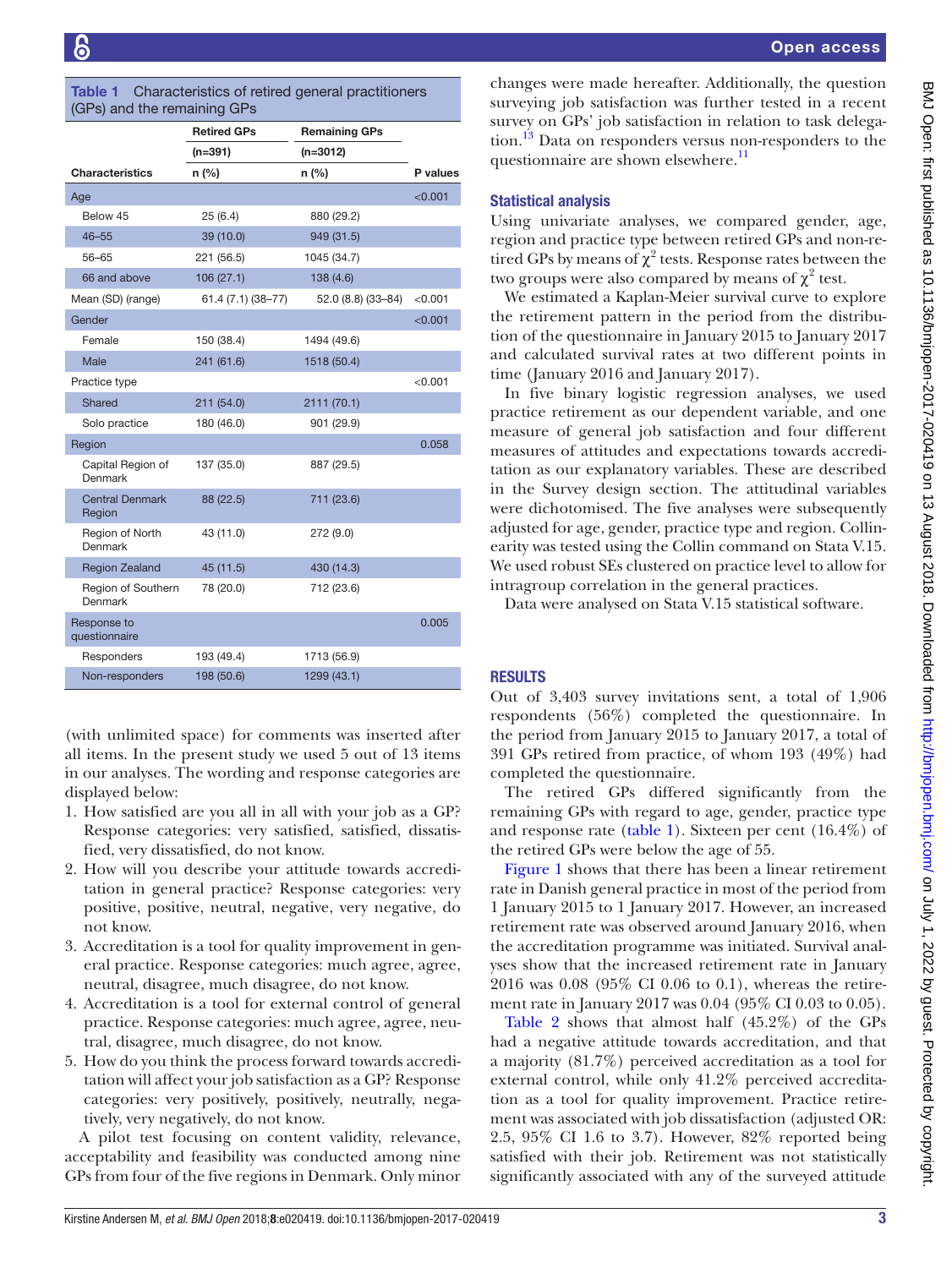

<span id="page-3-0"></span>

variables related to accreditation in the adjusted analyses ([table](#page-4-0) 3).

### **DISCUSSION** Main results

We surveyed the attitudes of GPs towards an upcoming mandatory accreditation programme as well as their overall job satisfaction, and linking these survey data with retirement data we found an association between retirement and job dissatisfaction. A more surprising finding was that retirement was not statistically significantly associated with negative attitudes towards the mandatory accreditation programme. However, survival analysis indicated a relatively high retirement rate around the time of accreditation start in January 2016. Although the Danish general practice has gone through some turbulent years, we dare not to draw conclusions on to what extent this explains the transient increase in the retirement rate in January 2016. More male GPs than female GPs retired in this period. This may be explained by the fact that the majority of older GPs are men.

## Other studies

A recent longitudinal study on American physicians and advance practice providers found that those who indicated increased job satisfaction within the follow-up period were over eight times as likely to indicate reduced intention to leave their practices, compared with clinicians whose satisfaction did not increase.<sup>14</sup> An Australian study found that declining job satisfaction, falling workforce numbers, excessive workload and increasing bureaucracy were recurrent concerns of older GPs considering premature retirement. Moreover, 65% mentioned increasing bureaucracy, poor job satisfaction and disillusionment with the medical system or Medicare as obsta-cles to working in general practice.<sup>[15](#page-5-14)</sup> This study, however, surveyed intentions of early retirement, while our study surveyed actual practice retirement. Accreditation can be thought of as increased bureaucracy, and we did not

<span id="page-3-1"></span>

| Table 2 Descriptive statistics                                                      |                                            |  |  |
|-------------------------------------------------------------------------------------|--------------------------------------------|--|--|
|                                                                                     | <b>Responding general</b><br>practitioners |  |  |
| <b>Characteristics</b>                                                              | $(n=1906)$                                 |  |  |
| Job satisfaction                                                                    |                                            |  |  |
| Satisfied                                                                           | 1558 (81.7)                                |  |  |
| <b>Dissatisfied</b>                                                                 | 231 (12.1)                                 |  |  |
| Do not know                                                                         | 47 (2.5)                                   |  |  |
| Missing                                                                             | 70 (3.7)                                   |  |  |
| Attitude towards accreditation                                                      |                                            |  |  |
| Positive                                                                            | 429 (22.5)                                 |  |  |
| Negative                                                                            | 861 (45.2)                                 |  |  |
| Neutral/do not know                                                                 | 616 (32.3)                                 |  |  |
| Accreditation is a tool for external<br>control                                     |                                            |  |  |
| Agree                                                                               | 1558 (81.7)                                |  |  |
| Disagree                                                                            | 76 (4.0)                                   |  |  |
| Neutral/do not know                                                                 | 234 (12.3)                                 |  |  |
| Missing                                                                             | 38 (2.0)                                   |  |  |
| Accreditation is a tool for quality<br>improvement                                  |                                            |  |  |
| Agree                                                                               | 785 (41.2)                                 |  |  |
| <b>Disagree</b>                                                                     | 565 (29.6)                                 |  |  |
| Neutral/do not know                                                                 | 518 (27.2)                                 |  |  |
| <b>Missing</b>                                                                      | 38(2.0)                                    |  |  |
| How do you think the accreditation<br>process will affect your job<br>satisfaction? |                                            |  |  |
| Positively                                                                          | 116(6.1)                                   |  |  |
| Negatively                                                                          | 1095 (57.5)                                |  |  |
| Neutrally/do not know                                                               | 632 (33.2)                                 |  |  |
| Missing                                                                             | 63 (3.3)                                   |  |  |
| Age                                                                                 |                                            |  |  |
| Below 45                                                                            | 478 (25.1)                                 |  |  |
| $46 - 55$                                                                           | 559 (29.3)                                 |  |  |
| 56–65                                                                               | 749 (39.3)                                 |  |  |
| 66 and above                                                                        | 120 (6.3)                                  |  |  |
| Mean (SD) (range)                                                                   | 53.3 (8.9) (33-84)                         |  |  |
| Gender                                                                              |                                            |  |  |
| Female                                                                              | 913 (47.9)                                 |  |  |
| Male                                                                                | 993 (52.1)                                 |  |  |
| Practice type                                                                       |                                            |  |  |
| Shared                                                                              | 1309 (68.7)                                |  |  |
| Solo practice                                                                       | 597 (31.3)                                 |  |  |
| Region                                                                              |                                            |  |  |
| Capital Region of Denmark                                                           | 572 (30.0)                                 |  |  |
| <b>Central Denmark Region</b>                                                       | 473 (24.8)                                 |  |  |
| Region of North Denmark                                                             | 171 (9.0)                                  |  |  |
| <b>Region Zealand</b>                                                               | 265 (13.9)                                 |  |  |
| Region of Southern Denmark                                                          | 425 (22.3)                                 |  |  |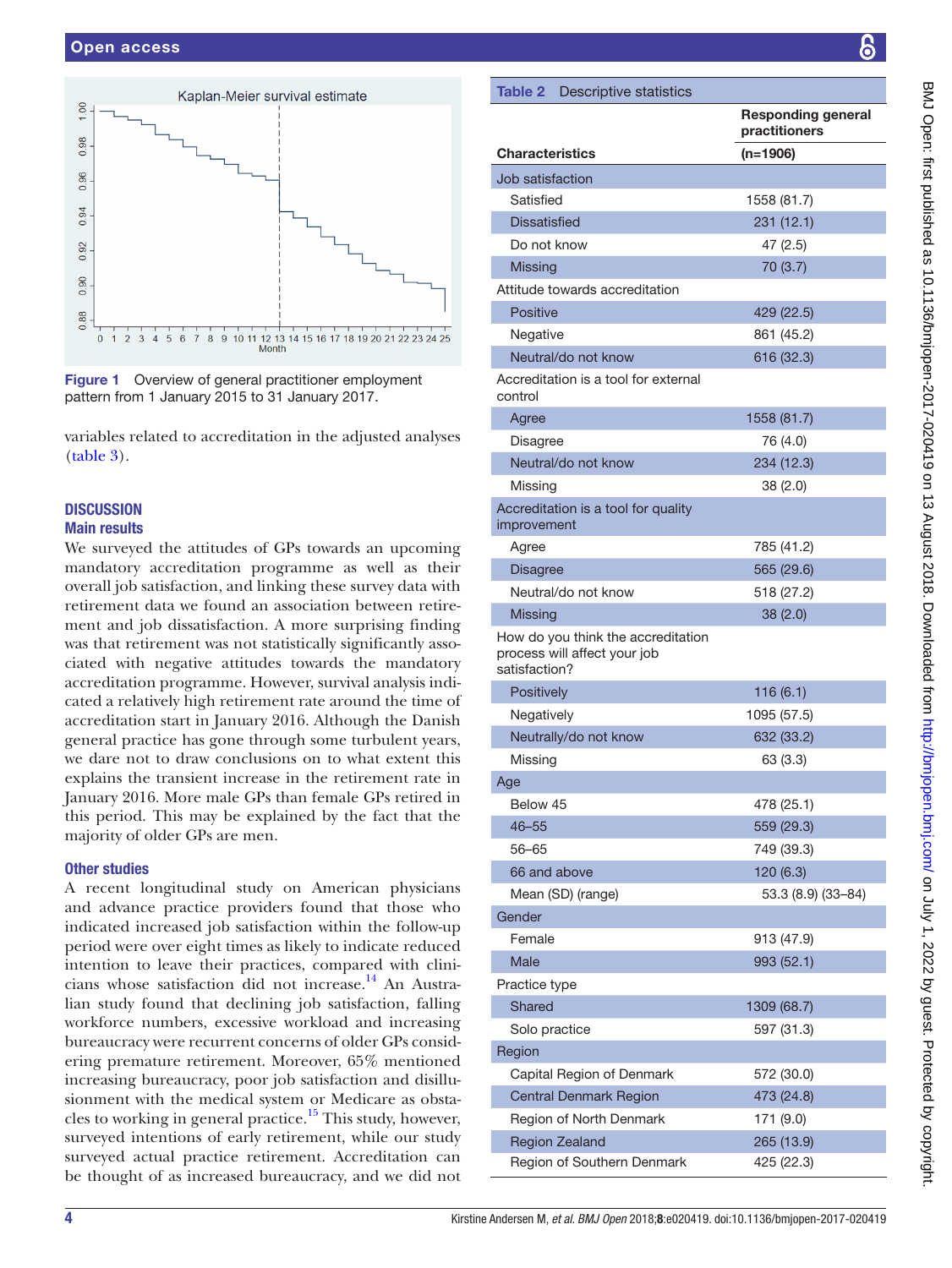<span id="page-4-0"></span>

| Associations between general practitioner retirement and attitudes towards accreditation<br>Table 3 |                 |                           |          |                        |                           |          |  |  |  |  |
|-----------------------------------------------------------------------------------------------------|-----------------|---------------------------|----------|------------------------|---------------------------|----------|--|--|--|--|
|                                                                                                     | <b>Crude OR</b> | (95% CI)                  | P values | <b>Adjusted</b><br>OR* | (95% CI)                  | P values |  |  |  |  |
| Job satisfaction (dissatisfied=1)                                                                   | 1.89            | $(1.29 \text{ to } 2.78)$ | 0.001    | 2.46                   | $(1.63 \text{ to } 3.73)$ | 0.000    |  |  |  |  |
| Attitudes towards accreditation (negative=1)                                                        | 1.14            | $(0.84 \text{ to } 1.55)$ | 0.387    | 1.02                   | $(0.74 \text{ to } 1.40)$ | 0.921    |  |  |  |  |
| Accreditation is a tool for external control<br>$(agree=1)$                                         | 0.80            | $(0.54 \text{ to } 1.17)$ | 0.246    | 0.80                   | $(0.53 \text{ to } 1.20)$ | 0.279    |  |  |  |  |
| Accreditation is a tool for quality improvement<br>$(disagree=1)$                                   | 1.11            | $(0.80 \text{ to } 1.54)$ | 0.640    | 1.09                   | $(0.76 \text{ to } 1.56)$ | 0.631    |  |  |  |  |
| How do you think the accreditation process will<br>affect your job satisfaction? (negatively=1)     | 1.50            | $(1.08 \text{ to } 2.09)$ | 0.015    | 1.40                   | $(1.00 \text{ to } 1.95)$ | 0.051    |  |  |  |  |

\*Adjusted for age, gender, practice type and region.

find associations between the attitudes towards accreditation and practice retirement. A US study evaluated the effects of healthcare changes on physician retirement and found that while managed care was an important factor for physicians' retirement decisions, it did not necessarily lead to earlier retirement.<sup>16</sup> Another US study on more than 8000 practising paediatricians' retirement plans revealed that 27% would retire if it were affordable. Moreover, increasing regulations were the most frequent cause for retiring given by retired paediatricians.<sup>[17](#page-5-16)</sup>

Between 2009 and 2014, 45.5% of the 12 690 English GPs leaving general practice were below 50 years, 30.6% were aged 50–59 years, and less than a quarter were above 60 years.[18](#page-5-17)

Reasons for leaving general practice among English GPs below the age of 50years were, among others, increase in administrative tasks and overall workload. Lack of time with patients and decreasing sense of professional autonomy and values had resulted in diminished job satisfaction.<sup>[5](#page-5-4)</sup>

### **Strengths**

Our survey revealed a relatively high response rate, even among GPs who retired from practice in the following period. To our best knowledge, this study is the first to analyse the associations between attitudes towards external interventions and retirement.

#### Limitations

Due to the cross-sectional nature of our study, we are not able to conclude on causation.

More remaining GPs than retiring GPs completed the survey, which may have caused selection bias. If retiring non-responding GPs are more critical towards accreditation, our results may underestimate the association between negative attitudes towards accreditation and retirement.

We used only one question on overall job (dis)satisfaction. It has been suggested, however, that rating of overall job satisfaction may be a more inclusive measure of overall job satisfaction than a summation of many facet responses. [19](#page-5-18)

The generalisability of our findings may be limited to healthcare systems comparable with the Danish. Moreover, the Danish GPs have favourable job possibilities if they want to work in other Nordic countries or in hospitals. Hence, they are not forced to accept external interventions when it comes to earning one's living. This may not be the case in countries with unemployment among GPs or with infrastructure or legislation that does not allow for mobility of the workforce.

Our data show retirement from GPs' own practice, but we cannot tell if the GPs have retired completely or have taken locum employment within another practice. As we do not have data on GPs who have applied for exemption from accreditation, we are not able to assess how many GPs are still working in general practice under exemption.

We used retirement data from January 2015 to January 2017, as we expected retirement rates due to accreditation to be highest in the period immediately after the notification and did not find any statistically significant association between attitudes towards accreditation and retirement. However, we found an association between retirement and having negative expectations towards the effect of accreditation on job satisfaction. Although this association was not statistically significant (p=0.051), it is not a strong proof of a lack of an association. Since satisfaction in our study is associated with intent to retire, the programme could lead to an increase in retirement until December 2018. Hence, there is a risk that we do not capture the full effect on retirement in our study, and we will need to watch over time to see if the programme leads to a drop in satisfaction, which would then eventually lead to increased numbers of physicians retiring.

## Implications

Our results show a much lower retirement rate among the youngest GPs than in the UK. Nevertheless, the challenges facing Danish GPs may mirror the ones experienced by English GPs, and the UK conditions should be a grave reminder of the constraints presumably also meeting Danish GPs.

Our results showing that retirement was associated with job dissatisfaction are important knowledge that should